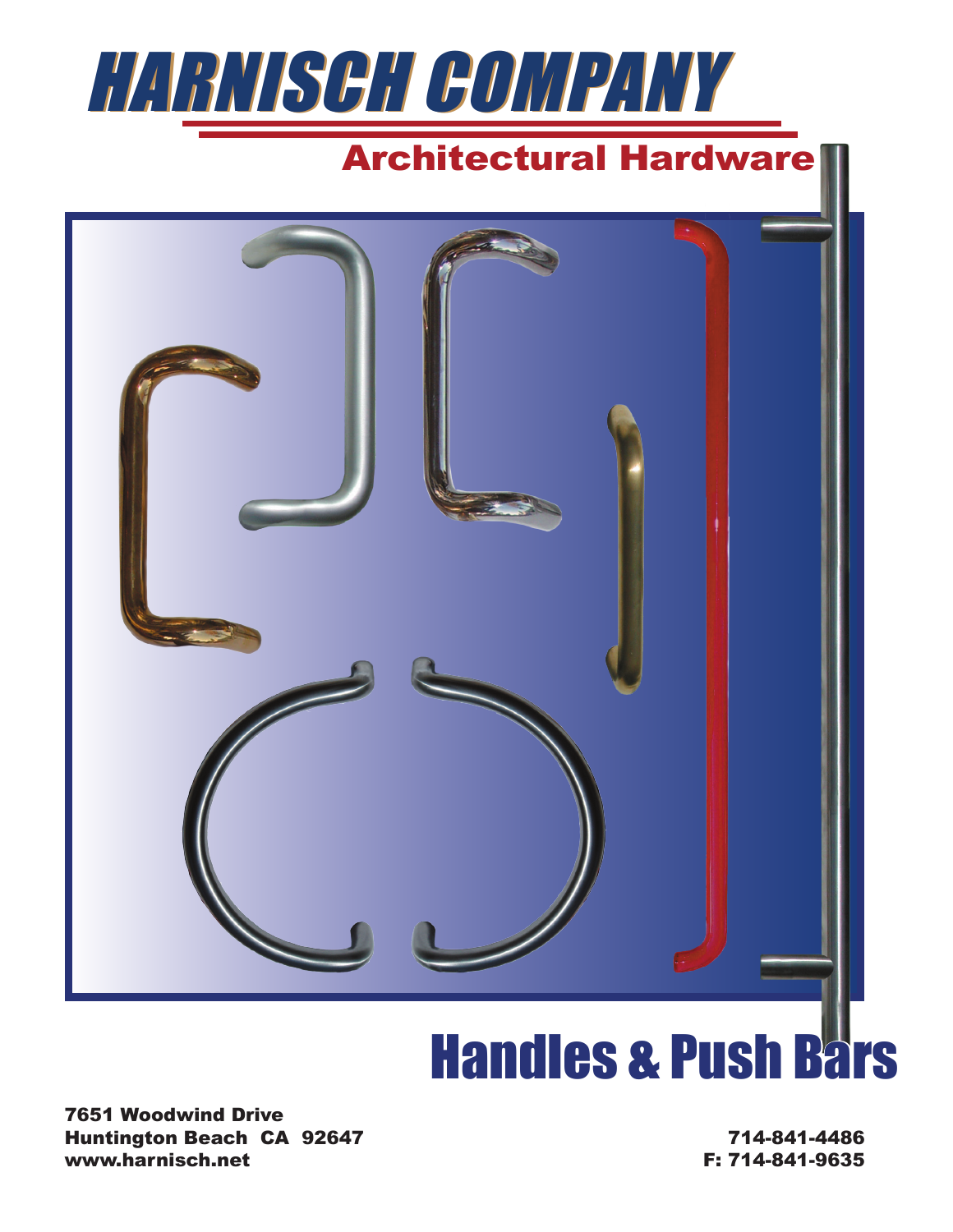### **STANDARD, DELUXE, AND ECONOMY DOOR PULLS**

|                          | $\frown$<br>$\scriptstyle\diagup$ |
|--------------------------|-----------------------------------|
|                          |                                   |
| $\sim$                   |                                   |
| $\overline{\phantom{a}}$ |                                   |

| <b>STRAIGHT DOOR PULL</b>      |                                              |                            |            |                               |  |  |  |
|--------------------------------|----------------------------------------------|----------------------------|------------|-------------------------------|--|--|--|
|                                |                                              | <b>1" DIAMETER SOLID</b>   |            |                               |  |  |  |
| <b>Single Pull</b><br>Part No. | <b>CTC</b><br>Projection<br><b>Clearance</b> |                            |            |                               |  |  |  |
| 2A                             | 8"                                           | 3"                         | 2"         | 2AS                           |  |  |  |
| 2B                             | 9"                                           | $3 - 1/2"$                 | $2 - 1/2"$ | 2BS                           |  |  |  |
| 2C                             | 10"                                          | 3"                         | 2"         | 2CS                           |  |  |  |
| 2E                             | 12"                                          | 3"                         | 2"         | 2ES                           |  |  |  |
| 2H                             | 15"                                          | 3"                         | 2"         | 2HS                           |  |  |  |
| 2K                             | 18"                                          | 3"                         | 2"         | 2KS                           |  |  |  |
|                                |                                              | 1-1/4" DIAMETER SOLID      |            |                               |  |  |  |
| M2E                            | 12"                                          | $3 - 1/4"$                 | 2"         | M <sub>2</sub> ES             |  |  |  |
| M2K                            | 18"                                          | $3 - 1/4"$                 | 2"         | M <sub>2</sub> K <sub>S</sub> |  |  |  |
|                                |                                              | <b>1" DIAMETER TUBULAR</b> |            |                               |  |  |  |
| T <sub>2</sub> A               | 8"                                           | 3"                         | 2"         | T2AS                          |  |  |  |
| T <sub>2</sub> C               | 10"                                          | 3"                         | 2"         | T <sub>2</sub> CS             |  |  |  |
| T <sub>2</sub> E               | 12"                                          | 3"                         | 2"         | T <sub>2</sub> ES             |  |  |  |
| T2K                            | 18"                                          | 3"                         | 2"         | T2KS                          |  |  |  |

![](_page_1_Picture_3.jpeg)

|            | <b>STRAIGHT PULL &amp; DOUBLE BEND PUSH BAR SET</b>    |                            |                   |                                      |  |  |
|------------|--------------------------------------------------------|----------------------------|-------------------|--------------------------------------|--|--|
|            |                                                        | <b>1" DIAMETER SOLID</b>   |                   |                                      |  |  |
|            | DOUBLE BEND PUSH BAR CTC WITH 2-1/4" PROJECTION        |                            |                   |                                      |  |  |
| <b>CTC</b> | $27 - 3/4"$                                            | $33 - 1/16"$               | $39 - 1/16"$      | <b><i>VARIABLE</i></b><br><b>CTC</b> |  |  |
| 8"         | 2A227                                                  | 2A233                      | 2A239             | 2A23V                                |  |  |
| 9"         | 2B227                                                  | 2B233                      | 2B <sub>239</sub> | 2B23V                                |  |  |
| 10"        | 2C227                                                  | 2C <sub>233</sub>          | 2C <sub>239</sub> | 2C23V                                |  |  |
| 12"        | 2E227                                                  | 2E233                      | 2E239             | 2E23V                                |  |  |
| 15"        | 2H227                                                  | 2H233                      | 2H239             | 2H23V                                |  |  |
| 18"        | 2K227                                                  | 2K233                      | 2K239             | 2K23V                                |  |  |
|            |                                                        | 1-1/4" DIAMETER SOLID      |                   |                                      |  |  |
|            | <b>DOUBLE BEND PUSH BAR CTC WITH 2-5/8" PROJECTION</b> |                            |                   |                                      |  |  |
| 12"        | M2E227                                                 | M2E233                     |                   | M <sub>2</sub> E <sub>23</sub> V     |  |  |
| 18"        | M2K227                                                 | M2K233                     |                   | <b>M2K23V</b>                        |  |  |
|            |                                                        | <b>1" DIAMETER TUBULAR</b> |                   |                                      |  |  |
| 8"         | T <sub>2</sub> A <sub>227</sub>                        |                            |                   |                                      |  |  |
| 10"        | T2C227                                                 |                            |                   |                                      |  |  |
| 12"        | T <sub>2</sub> E <sub>227</sub>                        |                            |                   |                                      |  |  |
| 18"        | T2K227                                                 |                            |                   |                                      |  |  |

![](_page_1_Picture_5.jpeg)

| STRAIGHT PULL & SINGLE BEND PUSH BAR SET |                                                 |                          |                               |  |  |
|------------------------------------------|-------------------------------------------------|--------------------------|-------------------------------|--|--|
|                                          |                                                 | <b>1" DIAMETER SOLID</b> |                               |  |  |
|                                          | SINGLE BEND PUSH BAR CTC WITH 2-1/4" PROJECTION |                          |                               |  |  |
| <b>CTC</b>                               | $33 - 1/16"$                                    | $39 - 1/16"$             | <b>VARIABLE</b><br><b>CTC</b> |  |  |
| 8"                                       | 2A133                                           | 2A139                    | 2A13V                         |  |  |
| 9"                                       | 2B133                                           | 2B139                    | 2B13V                         |  |  |
| 10"                                      | 2C133                                           | 2C <sub>139</sub>        | 2C <sub>13</sub> V            |  |  |
| 12"                                      | 2E133                                           | 2E139                    | 2E13V                         |  |  |
| 15"                                      | 2H133                                           | 2H139                    | 2H13V                         |  |  |
| 18"                                      | 2K133                                           | 2K139                    | 2K13V                         |  |  |

![](_page_1_Figure_7.jpeg)

|   | <b>DOUBLE BEND PUSH BAR SET</b>                                              |      |      |      |  |  |  |  |
|---|------------------------------------------------------------------------------|------|------|------|--|--|--|--|
| ᠈ | <b>1" DIAMETER SOLID</b>                                                     |      |      |      |  |  |  |  |
|   | DOUBLE BEND PUSH BAR CTC W/ 2-1/4" PROJECTION                                |      |      |      |  |  |  |  |
|   | <b>VARIABLE</b><br>$39 - 1/16"$<br>$33 - 1/16"$<br>$27 - 3/4"$<br><b>CTC</b> |      |      |      |  |  |  |  |
|   | 227S                                                                         | 233S | 239S | 23VS |  |  |  |  |

![](_page_1_Figure_9.jpeg)

![](_page_1_Picture_10.jpeg)

**NOTE: FOR GLASS DOOR MOUNTING, ADD PREFIX "G" TO PART NUMBER. EXCEPTION: SINGLE BEND PUSH BARS**

![](_page_1_Picture_12.jpeg)

2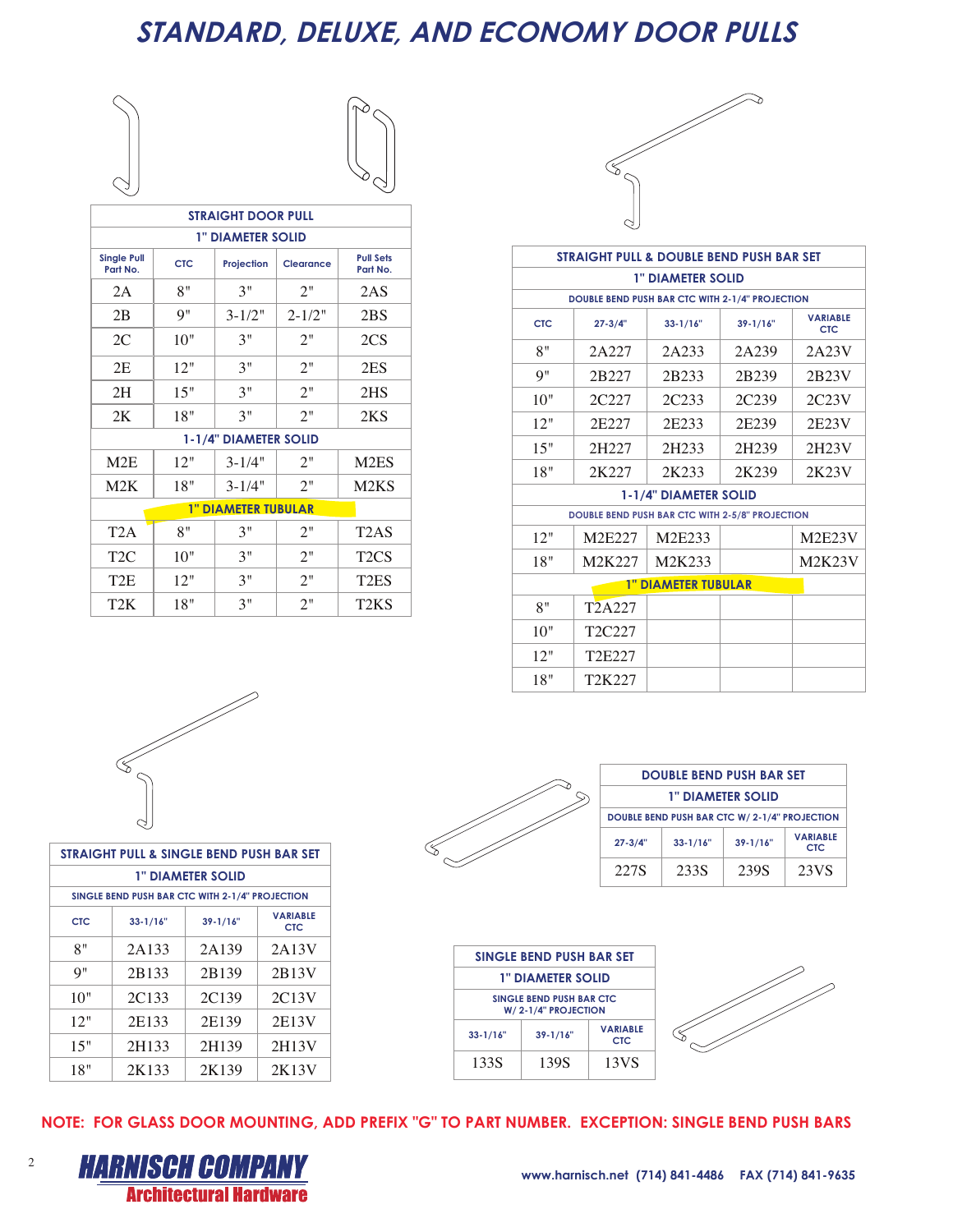#### **STANDARD, DELUXE, AND ECONOMY DOOR PULLS**

![](_page_2_Picture_1.jpeg)

 $\sim$ 

|                                | <b><i>STRAIGHT DOOR PULL</i></b> |               |                            |            |                              |  |  |
|--------------------------------|----------------------------------|---------------|----------------------------|------------|------------------------------|--|--|
|                                |                                  |               | <b>1" DIAMETER SOLID</b>   |            |                              |  |  |
| <b>Single Pull</b><br>Part No. | <b>CTC</b>                       | <b>Offset</b> | Projection                 | Clearance  | <b>Pull Sets</b><br>Part No. |  |  |
| 4B                             | 9"                               | $3 - 1/4"$    | $3 - 1/4"$                 | $2 - 1/4"$ | 4BS                          |  |  |
| 4C                             | 10"                              | $3 - 1/4"$    | $3 - 1/4"$                 | $2 - 1/4"$ | 4CS                          |  |  |
| 4E                             | 12"                              | $3 - 1/4"$    | $3 - 1/4"$                 | $2 - 1/4"$ | 4ES                          |  |  |
| 4H                             | 15"                              | $3 - 1/4"$    | $3 - 1/4"$                 | $2 - 1/4"$ | 4HS                          |  |  |
| 4K                             | 18"                              | $3 - 1/4"$    | $3 - 1/4"$                 | $2 - 1/4"$ | 4KS                          |  |  |
|                                |                                  |               | 1-1/4" DIAMETER SOLID      |            |                              |  |  |
| M4E                            | 12"                              | $3 - 1/4"$    | $3 - 1/4"$                 | 2"         | M4ES                         |  |  |
| M4K                            | 18"                              | $3 - 1/4"$    | $3 - 1/4"$                 | 2"         | M4KS                         |  |  |
|                                |                                  |               | <b>1" DIAMETER TUBULAR</b> |            |                              |  |  |
| T4B                            | Q''                              | $3 - 1/4"$    | $3 - 1/4"$                 | $2 - 1/4"$ | T4BS                         |  |  |
| T <sub>4</sub> C               | 10"                              | $3 - 1/4"$    | $3 - 1/4"$                 | $2 - 1/4"$ | T <sub>4</sub> CS            |  |  |
| T4E                            | 12"                              | $3 - 1/4"$    | $3 - 1/4"$                 | $2 - 1/4"$ | T4ES                         |  |  |

**Solid Brass, Aluminum or Stainless Steel construction.**

> **US Standard Finishes: US3, 4, 10B, 28, 32, 32D**

**Class 1 electrolytic finishes: Duranodic Bronze, Black and Clear Meets or exceeds: AAMA 611 specifications**

**Custom colors are available**

![](_page_2_Picture_8.jpeg)

| <b>OFFSET PULL &amp; DOUBLE BEND PUSH BAR SET</b> |                                                 |                                 |                   |                                      |  |  |
|---------------------------------------------------|-------------------------------------------------|---------------------------------|-------------------|--------------------------------------|--|--|
|                                                   |                                                 | <b>1" DIAMETER SOLID</b>        |                   |                                      |  |  |
|                                                   | DOUBLE BEND PUSH BAR CTC WITH 2-1/4" PROJECTION |                                 |                   |                                      |  |  |
| <b>CTC</b>                                        | $27 - 3/4"$                                     | $33 - 1/16"$                    | $39 - 1/16"$      | <b><i>VARIABLE</i></b><br><b>CTC</b> |  |  |
| 9"                                                | 4B227                                           | 4B233                           | 4B239             | 4B23V                                |  |  |
| 10"                                               | 4C227                                           | 4C <sub>233</sub>               | 4C <sub>239</sub> | 4C23V                                |  |  |
| 12"                                               | 4E227                                           | 4E <sub>2</sub> 33              | 4E239             | 4E23V                                |  |  |
| 15"                                               | 4H227                                           | 4H233                           | 4H239             | 4H23V                                |  |  |
| 18"                                               | 4K227                                           | 4K233                           | 4K239             | 4K23V                                |  |  |
|                                                   |                                                 | 1-1/4" DIAMETER SOLID           |                   |                                      |  |  |
|                                                   | DOUBLE BEND PUSH BAR CTC WITH 2-5/8" PROJECTION |                                 |                   |                                      |  |  |
| 12"                                               | M4E227                                          | M4E233                          |                   | M4E23V                               |  |  |
| 18"                                               | M4K227                                          | M4K233                          |                   | <b>M4K23V</b>                        |  |  |
| <b>1" DIAMETER TUBULAR</b>                        |                                                 |                                 |                   |                                      |  |  |
| <b>9"</b>                                         |                                                 | T <sub>4</sub> B <sub>233</sub> |                   |                                      |  |  |
| 10"                                               |                                                 | T <sub>4</sub> C <sub>233</sub> |                   |                                      |  |  |
| 12"                                               |                                                 | T4E233                          |                   |                                      |  |  |

![](_page_2_Picture_10.jpeg)

|     | <b>OFFSET PULL &amp; SINGLE BEND PUSH BAR SET</b> |                                                 |                               |  |  |  |  |
|-----|---------------------------------------------------|-------------------------------------------------|-------------------------------|--|--|--|--|
|     |                                                   | <b>1" DIAMETER SOLID</b>                        |                               |  |  |  |  |
|     |                                                   | SINGLE BEND PUSH BAR CTC WITH 2-1/4" PROJECTION |                               |  |  |  |  |
| CTC | $33 - 1/16"$                                      | $39 - 1/16"$                                    | <b>VARIABLE</b><br><b>CTC</b> |  |  |  |  |
| g"  | 4B133                                             | 4B139                                           | 4B13V                         |  |  |  |  |
| 10" | 4C133                                             | 4C139                                           | 4C13V                         |  |  |  |  |
| 12" | 4E133                                             | 4E139                                           | 4E13V                         |  |  |  |  |
| 15" | 4H133                                             | 4H139                                           | 4H13V                         |  |  |  |  |
| 18" | 4K133                                             | 4K139                                           | 4K13V                         |  |  |  |  |

**NOTE: FOR GLASS DOOR MOUNTING, ADD PREFIX "G" TO PART NUMBER. EXCEPTION: SINGLE BEND PUSH BARS**

![](_page_2_Picture_13.jpeg)

3